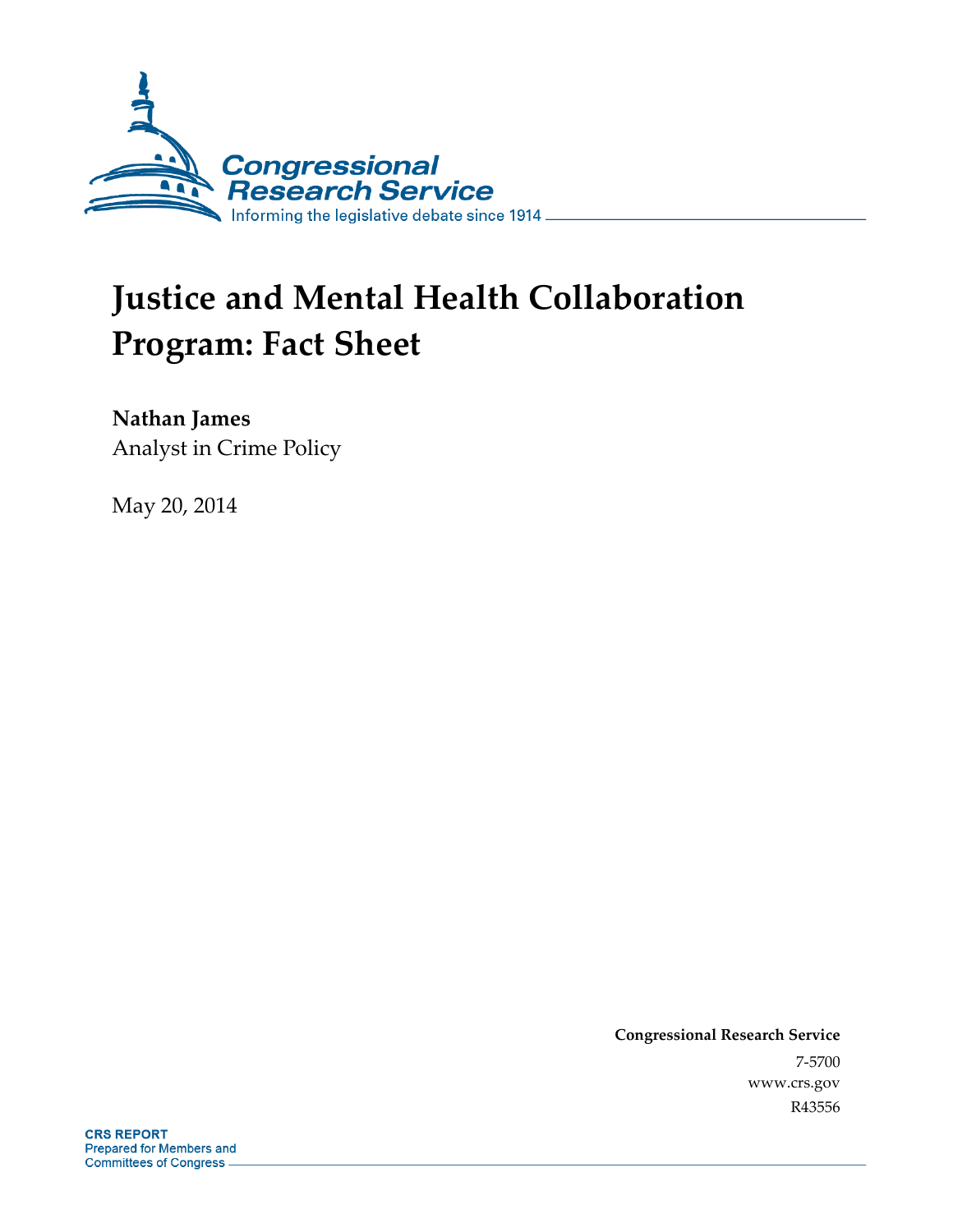eople with mental illness comprise a significant proportion of the population involved with the criminal justice system. The Bureau of Justice Statistics reports that at midyear 2005, over half of state prison and local jail inmates had a mental health problem.<sup>1</sup> Mental health **Courts were developed to respond to the large number of people in the criminal justice system. The Bureau of Justice Statistics reports that at midyear 2005, over half of state prison and local jail inmates had a mental h** with mental illness.<sup>2</sup>

The federal government provides funding to support mental health courts across the country through the Justice and Mental Health Collaboration program. The purpose of the program is to increase public safety by facilitating collaboration among the criminal justice, juvenile justice, mental health treatment, and substance abuse systems to increase access to treatment for offenders with mental illness.<sup>3</sup> Authorized funding for this program is set to expire at the end of FY2014. Congress is considering legislation that would both expand the scope of the program and reauthorize appropriations through FY2019.

## **What are Mental Health Courts?**

Despite the expansion of mental health court programs across the country, there is not yet an accepted criteria for what constitutes a "mental health court."<sup>5</sup> The Council of State Governments (Council) reports that the degree of diversity among programs has made agreement on a core definition difficult.<sup>6</sup> Mental health courts vary widely on several aspects including target population, charge accepted (e.g., misdemeanor versus felony), plea arrangement, intensity of supervision, program duration, and type of treatment available. The Council worked with leaders in

#### **A working definition of "mental health court"**

A mental health court is a specialized court docket for certain defendants with mental illnesses. This court substitutes a problem-solving model for traditional criminal court processing. Participants are identified through mental health screening and assessments and voluntarily participate in a judicially supervised treatment plan developed jointly by a team of court staff and mental health professionals. Incentives reward adherence to the treatment plan or other court conditions. Nonadherence may be sanctioned, and success or graduation is defined according to predetermined criteria.**4**

the field to distill the common characteristics of mental health courts into a working definition.

## **The Justice and Mental Health Collaboration Program**

Grants under the Justice and Mental Health Collaboration program have been awarded since FY2006. They can be used by state, local, and tribal governments to provide mental health and other treatment services for mentally ill adults or juvenile offenders that are overseen

<u>.</u>

<sup>&</sup>lt;sup>1</sup> Lauren E. Glaze and Doris J. James, *Mental Health Problems of Prison and Jail Inmates*, U.S. Department of Justice, Office of Justice Programs, Bureau of Justice Statistics, Washington, September 6, 2006, p. 3, http://www.bjs.gov/ content/pub/pdf/mhppji.pdf. These are the most recent data available.

<sup>2</sup> The Council of State Governments Justice Center, *Mental Health Courts: A Primer for Policymakers and Practitioners*, p. 2, https://www.bja.gov/publications/mhc\_primer.pdf.

<sup>3</sup> U.S. Department of Justice, Office of Justice Programs, Bureau of Justice Assistance, *Justice and Mental Health Collaboration Program (JMHCP)*, https://www.bja.gov/ProgramDetails.aspx?Program\_ID=66.

<sup>4</sup> The Council of State Governments Justice Center, *Mental Health Courts: A Primer for Policymakers and Practitioners*, p. 4, https://www.bja.gov/publications/mhc\_primer.pdf.

 $<sup>5</sup>$  Ibid.</sup>

<sup>6</sup> Ibid.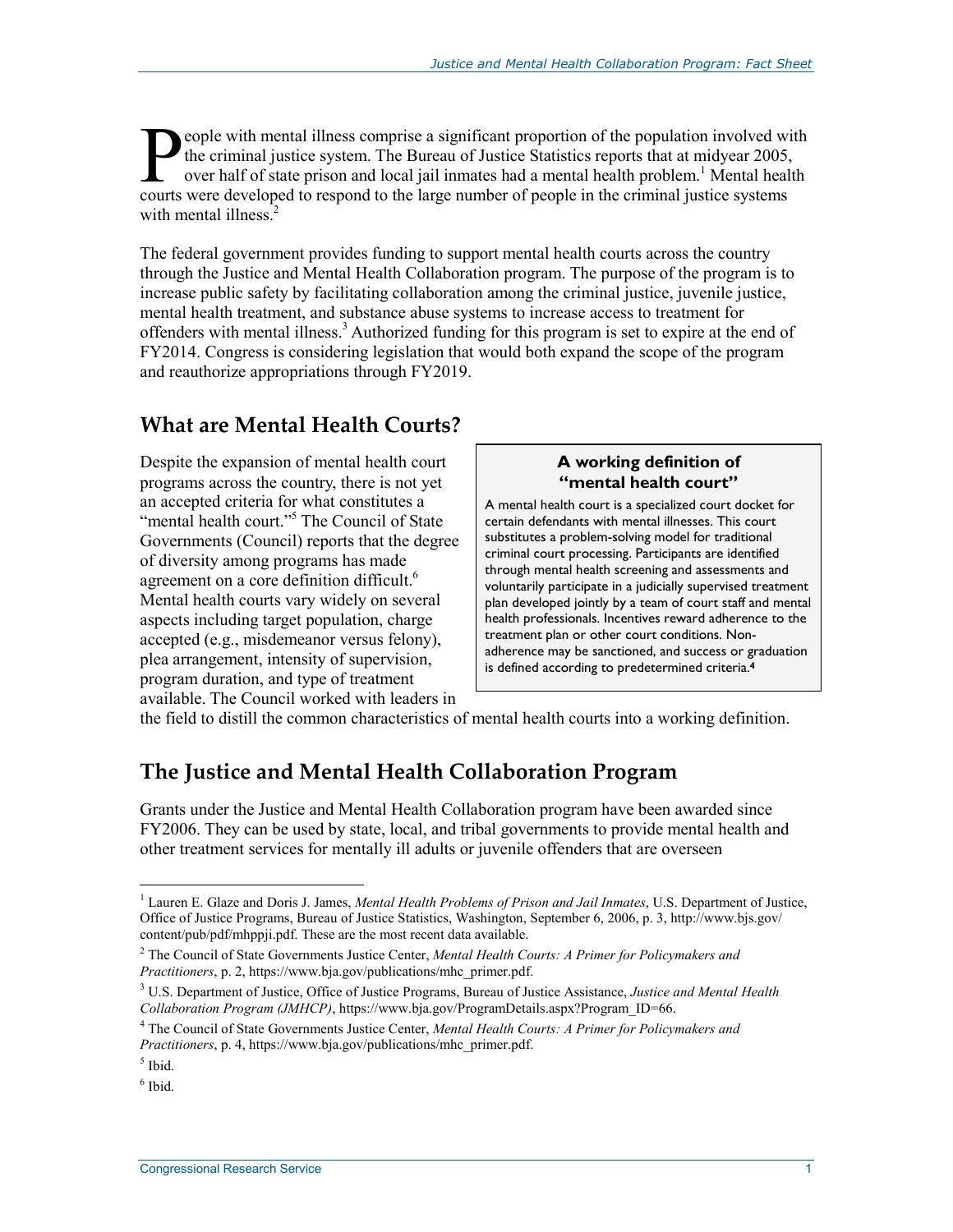collaboratively by a criminal or juvenile justice agency or a mental health court and a mental health agency. Specifically, grants under the program can be used to create or expand

- mental health courts or other court-based programs for preliminarily qualified offenders;7
- programs that offer specialized training to criminal and juvenile justice and mental health professionals on how to identify the symptoms of people who might benefit from participating in a mental health courts program;
- programs that support cooperative efforts between criminal and juvenile justice agencies and mental health agencies to provide mental health services and, where appropriate, substance abuse treatment, to individuals with a need for such treatment when they are involved with the criminal justice system; and
- programs that support state and local cooperation with respect to mentally ill offenders.<sup>8</sup>

The Attorney General can also award grants under the program to state, local, and tribal governments for

- programs that offer law enforcement or campus security personnel training in procedures to identify and respond to incidents in which individuals with mental illnesses are involved;
- development of specialized receiving centers to assess individuals in the custody of law enforcement personnel for suicide risk and mental health and substance abuse treatment needs;
- computerized information systems to improve the response to mentally ill offenders; and
- establishment and expansion of cooperative efforts to promote public safety through the use of effective intervention with mentally ill offenders.<sup>9</sup>

## **Authorizations and Appropriations**

The Justice and Mental Health Collaboration program was first authorized by the Mentally Ill Offender Treatment and Crime Reduction Act of 2004 (P.L. 108-414).<sup>10</sup> The act authorized \$50.0 million for FY2005 and such sums as necessary each fiscal year for FY2006-FY2009. The program was reauthorized by the Mentally Ill Offender Treatment and Crime Reduction

1

<sup>&</sup>lt;sup> $\tau$ </sup> "Preliminarily qualified offenders" means an adult or a juvenile accused of a non-violent offense who (1) previously or currently has been diagnosed by a qualified mental health professional as having a mental illness or co-occurring mental illness and substance abuse disorder or manifests obvious signs of mental illness or co-occurring mental illness and substance abuse disorders during arrest, confinement, or before any court, and (2) has faced, is facing, or could face criminal charges for a misdemeanor or non-violent offense and is deemed eligible by a diversion process, designated pretrial screening process, or by a magistrate or judge, on the ground that the commission of the offense is the product of the person's mental illness.  $42 \text{ U.S.C. }$   $\S 3797$ aa(a)(9).

<sup>8</sup> 42 U.S.C. §3797aa(b)(2).

 $9$  42 U.S.C. §3797aa(h).

<sup>&</sup>lt;sup>10</sup> The authorizing legislation for the program is codified at 42 U.S.C.  $§$ 3797aa.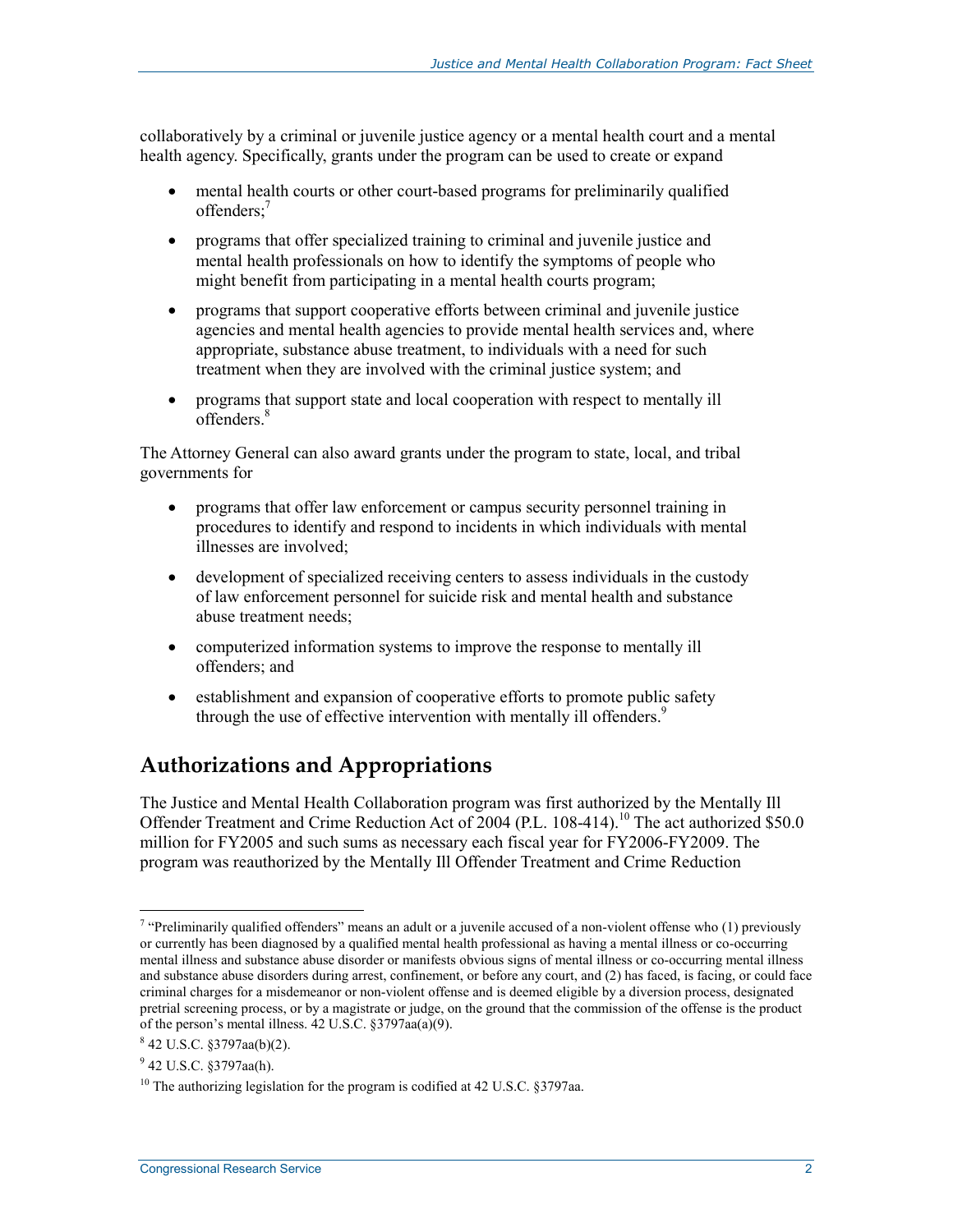Reauthorization and Improvement Act of 2008 (P.L. 110-416). The act reauthorized appropriations for the program at \$50.0 million each fiscal year for FY2009-FY2014.

Congress has appropriated funding for the program since FY2006. Since FY2006, Congress has appropriated an average of \$8 million per fiscal year for the program.

#### **Table 1. Authorizations and Appropriations for the Justice and Mental Health Collaboration Program**

| <b>Fiscal Year</b> | <b>Authorization</b> | Appropriation |
|--------------------|----------------------|---------------|
| 2005               | \$50,000             |               |
| 2006               | <b>SSAN</b>          | 4,936         |
| 2007               | <b>SSAN</b>          | 4,936         |
| 2008               | SSAN                 | 6,500         |
| 2009               | 50,000               | 10,000        |
| 2010               | 50,000               | 12,000        |
| 2011               | 50,000               | 9,940         |
| 2012               | 50,000               | 9,000         |
| 2013               | 50,000               | 8,369         |
| 2014               | 50,000               | 8,250         |

Authorizations and appropriations in thousands of dollars

**Source:** The FY2005-FY2011 appropriations were taken from the congressional budget submissions for the Office of Justice Programs for FY2006-FY2012. The FY2012 appropriation was taken from H.Rept. 112-284. The FY2013 appropriation was provided by the Department of Justice. The FY2014 appropriations were taken from the explanatory statement to accompany P.L. 113-76, printed in the January 15, 2014, *Congressional Record* (pp. H507-H532). Authorized amounts were taken from P.L. 108-414 and P.L. 110-416.

**Notes:** "SSAN" means "such sums as necessary." Appropriations acts have cited two authorizations for the appropriation amounts presented in **Table 1**. The first is the mental health courts program authorized by the America's Law Enforcement and Mental Health Project (P.L. 106-515), the second is the program authorized by the Mentally Ill Offender Treatment and Crime Reduction Act of 2004 (P.L. 108-414)

#### **Current Legislation**

The Justice and Mental Health Collaboration Act of 2013 (S. 162) would expand the scope of the Justice and Mental Health Collaboration program and reauthorize the program at \$40 million per fiscal year for FY2015-FY2019. The bill was reported by the Senate Judiciary Committee on June 20, 2013.<sup>11</sup>

The bill would expand the Justice and Mental Health Collaboration program to allow grants to be used to establish or expand, among other things, veterans treatment court programs and peer-topeer services or programs for qualified veterans.<sup>12</sup>

1

 $11$  A companion bill, H.R. 401, would make many of the same changes to the Justice and Mental Health Collaboration Grant program.

<sup>&</sup>lt;sup>12</sup> "Peer-to-peer services or programs" would be defined as "services or programs that connect qualified veterans with other veterans for the purpose of providing support and mentorship to assist qualified veterans in obtaining treatment, (continued...)